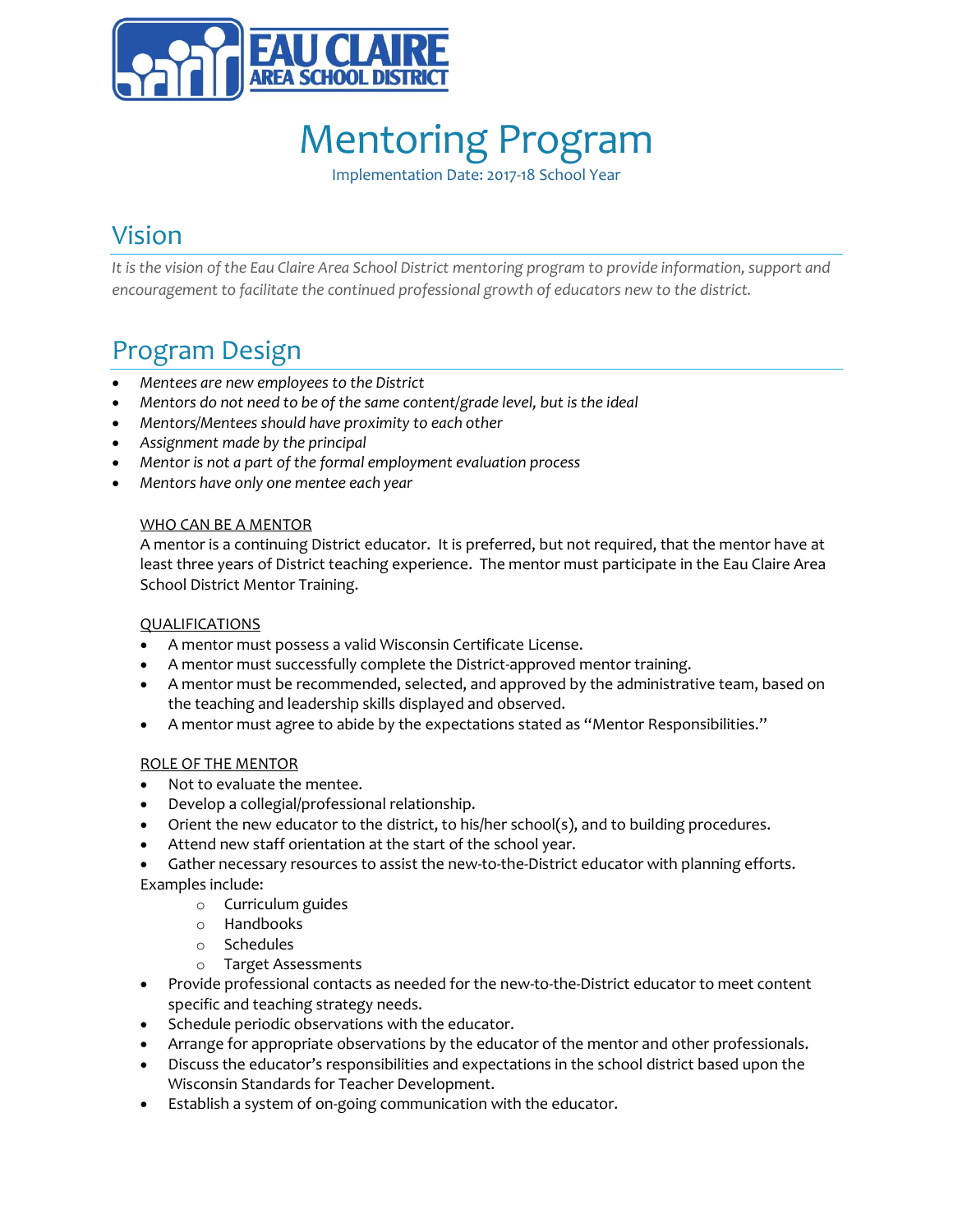

- Maintain confidentiality in the professional relationship.
- Share resources for professional development opportunities.
- Attend mentor/mentee in-service and other professional development opportunities.
- Offer guidance as the educator creates and implements the Professional Development Plan per PI-34.
- Attend available seminars to enhance professional development in the mentor role.
- Keep a log of time spent in the mentor role. This information will be used to enhance the mentoring program.
- Ensures that the mentor relationship and professional development plan process is separate from the formal employment evaluation process.
- Reflect on the year together and offer suggestions to improve the performance and mentoring relationship.
- Provide suggestions as to ways to improve the Eau Claire Area School District's Mentoring Program.

### ROLE OF THE MENTEE

- Be an active participant in the mentoring relationship.
- Be a reflective practitioner who identifies areas he/she needs assistance with from the mentor, building administrator, and mentor coordinator.
- Be willing to seek out help and understand that he/she needs to communicate what is needed.
- Be open to feedback from others to continue to enhance professional growth
- Be willing to observe effective educators and be willing to be observed.
- Participate regularly in meetings with mentor as well as other support seminars sponsored by the district.
- Provide input and evaluation of mentor program.

#### ROLE OF THE BUILDING ADMINISTRATOR

- Assists new educators to the district/assigns from a pool of mentors with emphasis to building proximity, same-subject and/or grade level teaming when possible.
	- $\circ$  Some new staff may need a mentor from another building, due to the specialized nature of his/her position. This may result in having two mentors (the specialized mentor from another building to support the specific position, and the mentor from his/her building to support building-based mentoring). The principals from the building will coordinate the assignment of the specialized mentor from another building. If there are two mentors, they will each be compensated as full mentors (i.e. they will not split the mentor compensation).
	- o Emergency/Limited Term Employee hires will be assigned a mentor.
	- $\circ$  Part-time staff will have a mentor. The principal will work with the mentor/mentee to create a modified schedule to support the mentee.
- Add the name of the mentor to the Request for Employment Action (REA) form for the newly hired mentee.
- Orient the entire building faculty regarding the school district's mission and the mentor program's purpose.
- Recruit individuals to serve as mentors. Match new faculty with mentors.
- Provide common release time or joint planning time to facilitate mentor/mentee interaction.
- Allow for release time to complete mentor/mentee classroom visits.
- Share resources for professional development opportunities.
- Re-assign a mentor if necessary.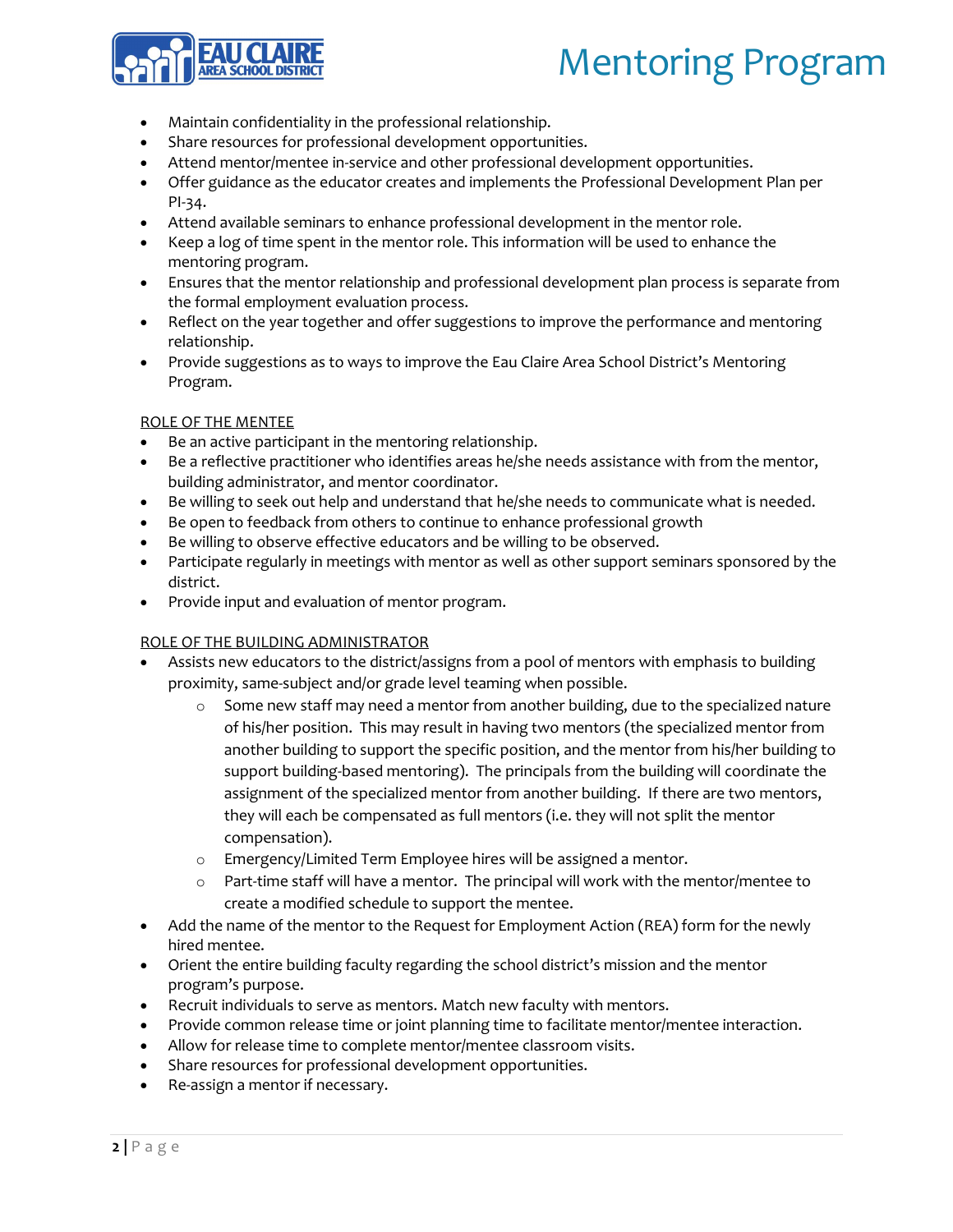

- Reflect on the year and offer suggestions to improve the mentor program to the Mentor Program Coordinator.
- Ensure that the evaluation process for new mentees is separate from the mentor relationship and professional development plan process.
- Evaluate the mentee by the end of the school year.

### ROLE OF THE MENTOR PROGRAM COORDINATOR

The Executive Director of Teaching of Learning and the Director of Academic Services of the Eau Claire Area School District will appoint and work with the Mentor Program Coordinator to:

- Chair the Steering Committee for the mentor program.
- Coordinate with the business office for financial reimbursement for staff participating in mentoring activities.
- Actively seek additional grant money that can be used to finance the mentor program.
- Coordinate new staff mentoring activities throughout the year.
- Arrange mentor-training sessions.
- Annually evaluate the effectiveness of the mentor program and make recommendations for continued improvement.
- Share resources for professional development opportunities.
- Address the challenges/concerns presented by the building administrators and/or mentors.

### Instructional Coaching:

New staff enter their careers with varying degrees of skill in instructional design and delivery. Mentors need to be willing to coach new staff to improve their performance wherever their skill level. Discussions based on shared experiences have proven through research to be more powerful. These shared experiences can include mentors and mentees engaging in team teaching or team planning, mentees observing mentors, mentors observing mentees, or both observing other educators. The purpose of these shared experiences is to promote collegial dialogue focused on enhancing staff performance and student learning. Such training helps mentors value description over interpretation in the coaching process; develop multiple methods of classroom observation; employ research-based frameworks as the basis for reflection; and refine their conferencing and feedback skills.

| COMPONENT                                | <b>DESCRIPTION</b>                                                                                                                                                                                                                  |
|------------------------------------------|-------------------------------------------------------------------------------------------------------------------------------------------------------------------------------------------------------------------------------------|
| Staff<br>Enrollment                      | The coach initiates a one-on-one interview prior to engaging in professional<br>learning activities. The interview helps build common ground, develop interests<br>and concerns, and establish a rapport between teacher and coach. |
| Collaborative<br>Planning                | Teacher and coach collaboratively develop a practical plan for the<br>implementation of a new teaching practice, and build a rubric to help guide<br>observation of the lesson's delivery.                                          |
| Modeling the<br>Lessons                  | The coach delivers the planned lesson in the teacher's classroom, while the<br>teacher observes and records notes on the observation guide.                                                                                         |
| Teacher-<br>Directed Post-<br>Conference | Immediately following the coach's model lesson, the teacher facilitates a<br>collaborative and constructive conversation.                                                                                                           |

Components of Effective Instructional Coaching Implementation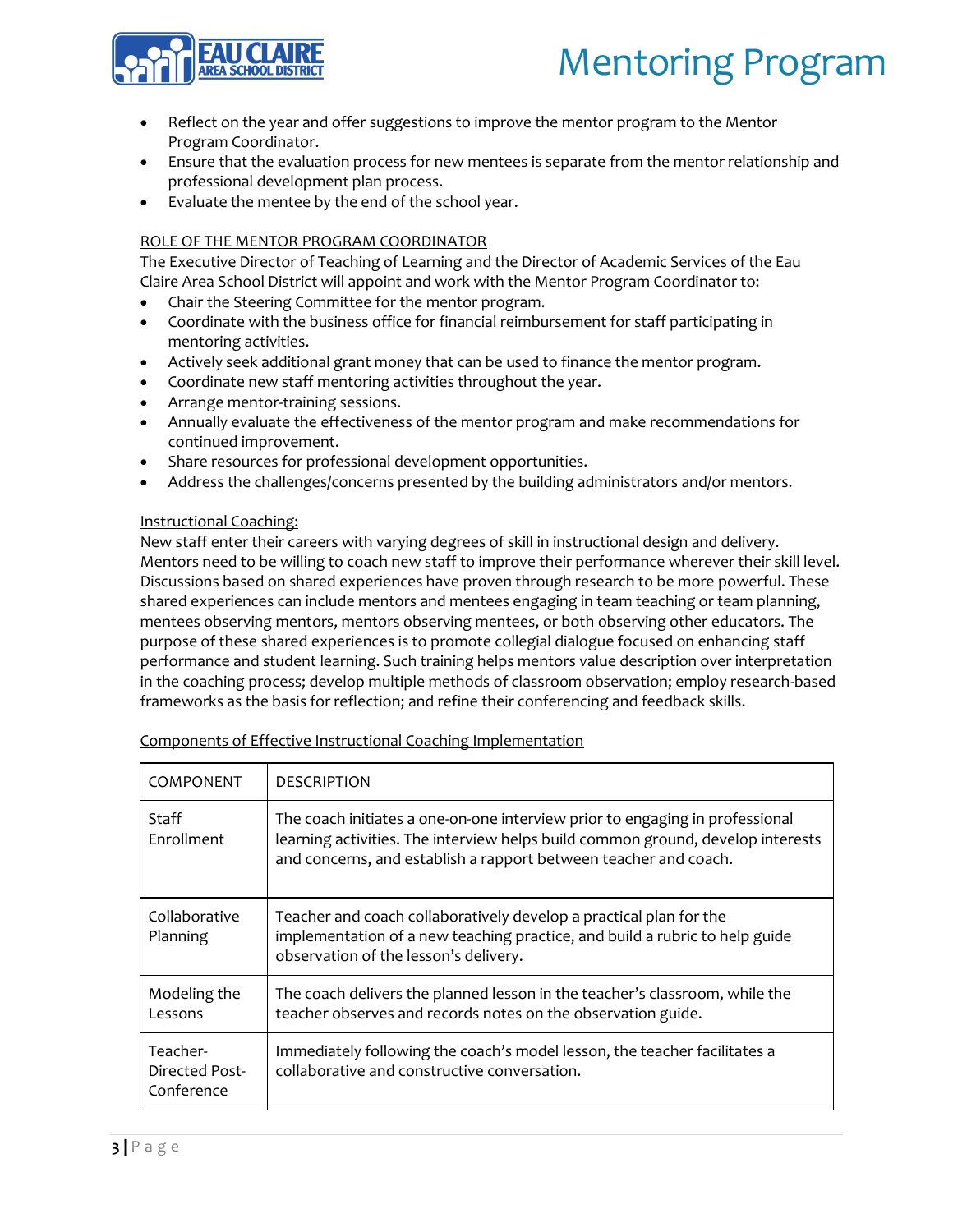

| Observing the<br>Lesson              | The pair then reverses roles, with the teacher delivering the planned lesson and<br>incorporating elements learned during the previous three steps. During the<br>lesson, the coach records observations on the rubric. |
|--------------------------------------|-------------------------------------------------------------------------------------------------------------------------------------------------------------------------------------------------------------------------|
| Collaborative<br>Data<br>Exploration | Immediately following the teacher's lesson, teacher and coach discuss the<br>lesson, incorporating data from the coach's observation rubric.                                                                            |
| Continued<br>Support                 | The coach provides continuous support in the development of lessons and<br>pedagogical techniques, until both parties feel recognize mastery of the<br>practice.                                                        |
| Surveying                            | Annually, for three years, mentors and mentees will both be surveyed to<br>determine program effectiveness.                                                                                                             |

## Works Cited

- Hanover Research:
	- o Impact of Teacher Mentoring on Student Achievement [https://hanoverresearch.secure.force.com/customerportal/sfc/servlet.shepherd/version/do](https://hanoverresearch.secure.force.com/customerportal/sfc/servlet.shepherd/version/download/06850000001M5Y7AAK) [wnload/06850000001M5Y7AAK](https://hanoverresearch.secure.force.com/customerportal/sfc/servlet.shepherd/version/download/06850000001M5Y7AAK)
	- o Best Practices in Instructional Coaching [https://hanoverresearch.secure.force.com/customerportal/sfc/servlet.shepherd/version/do](https://hanoverresearch.secure.force.com/customerportal/sfc/servlet.shepherd/version/download/06850000001Xi87AAC) [wnload/06850000001Xi87AAC](https://hanoverresearch.secure.force.com/customerportal/sfc/servlet.shepherd/version/download/06850000001Xi87AAC)
- Ripon School District[: http://www.ripon.k12.wi.us/staff\\_forms/Mentor%20Handbook%202012.pdf](http://www.ripon.k12.wi.us/staff_forms/Mentor%20Handbook%202012.pdf)
- Most Likely to Succeed by Malcolm Gladwell[: http://www.newyorker.com/magazine/2008/12/15/most](http://www.newyorker.com/magazine/2008/12/15/most-likely-to-succeed-malcolm-gladwell)[likely-to-succeed-malcolm-gladwell](http://www.newyorker.com/magazine/2008/12/15/most-likely-to-succeed-malcolm-gladwell)

## Length of Mentoring

- Two years
	- o New-to-the-District educators will be in the two-year program.
	- o Professional educators (DPI definition, based on licensure) may be opted out of the second year of the program by their principal. This decision is at the discretion of the principal.
	- $\circ$  No fault separation of mentorship: Sometimes the mentoring relationship does not work out, through no fault of either party. Either party can request a change, through their principal, of mentoring assignment.

## Responsible Parties

- Mentor Planning Committee
- Executive Team
- Principals and their Leadership Teams
- Association (Staff groups by levels)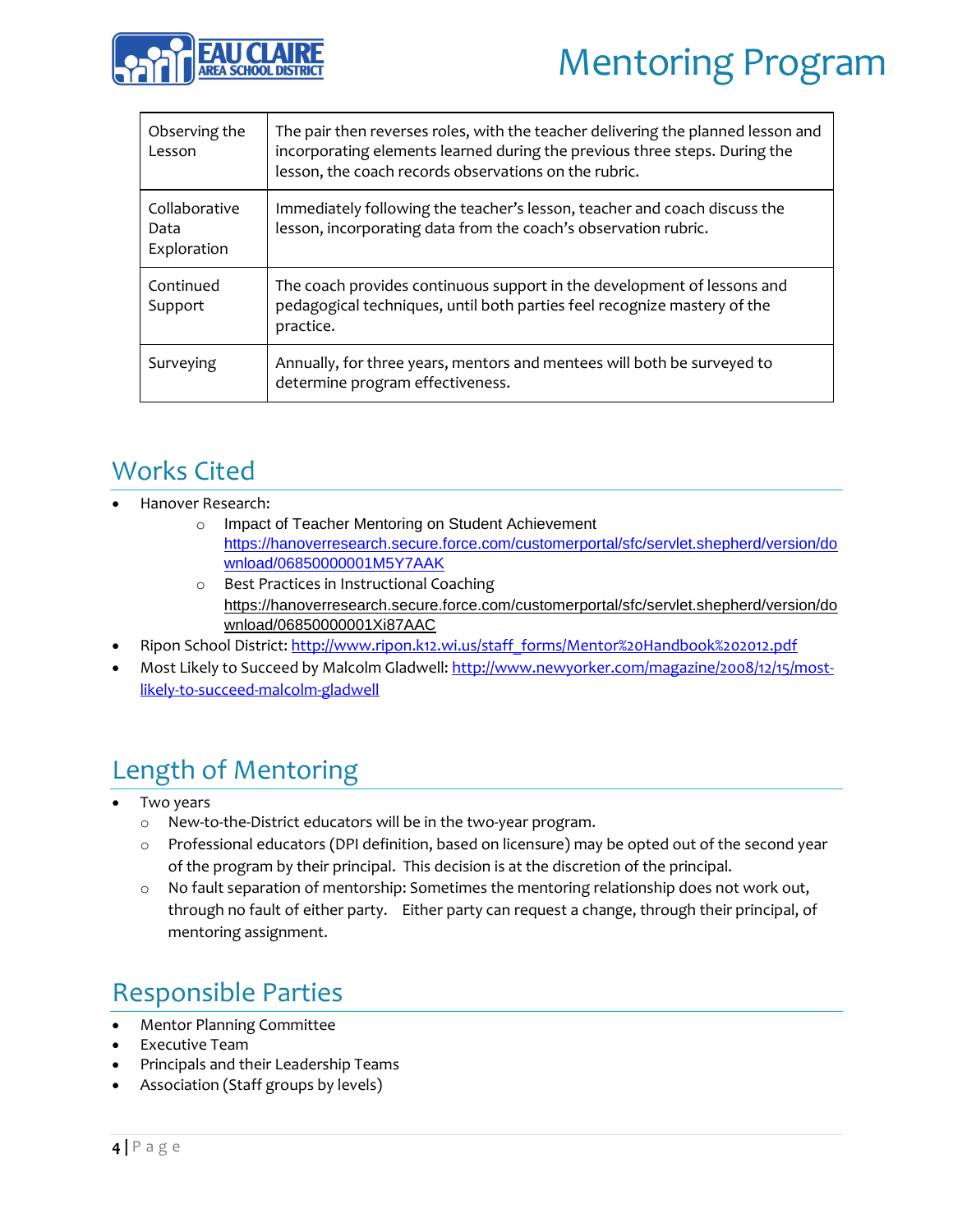

All responsible parties ensure the purpose of the Mentor Program is communicated and supported by stakeholders. Principals and Leadership teams provide input regarding implementation and review within each building. Association/Staff groups assist and support certified staff in their roles and provides feedback to District Leadership. The Executive Team ensures the function of these groups and their output is congruent with board goals and ECASD Strategic Priorities.

- **Board Goal #2**  The Board and ECASD Staff will create a collaborative, intentional and engaging climate and culture using research-based practices to promote student learning.
- **Strategic Priority #3** Collaborative Cultures
- **Strategic Priority #4** High Quality Staff

## **Incentives**

- Invest in your profession
- Develop leadership skills
- Compensation
- Release time

## Mentor Training

- New mentors need to complete the series of four training modules. Each module lasts approximately half of a work day. The first three modules are online, and the last is face-to-face. Staff earn a \$50 stipend for successfully completing each module.
- Veteran mentors (those who have completed mentor training in past years) only need to complete Module IV one time.
- Successful completion of mentor training is required to earn stipend compensation.
- Training for new mentors will occur during the following time periods:
	- o First semester (September November Modules I-III online, Module IV face-to-face in November)
	- o Second semester (January March Modules I-III online, Module IV face-to-face in March)
	- o Summer (June August Modules I-III online, Module IV face-to-face in August)
- Module IV will be offered annually during two different half-days in August and one evening in November and March. Mentors can choose one of the four options to complete this module prior to the end of the first mentor year.

Mentor Training Modules: (4 half-day modules)

- Module I (online) Roles & Responsibilities
	- o Why are you here?
	- o Needs of new-to-the-District Educators
	- o WI Teaching Standards/PI 34 Requirement (context)
	- o Roles & Responsibilities
	- o Assignment: In the Know
- Module II (online) Communication
	- o Cognitive Coaching
	- o Role playing
	- o Videos
	- o Assignment: How I Shine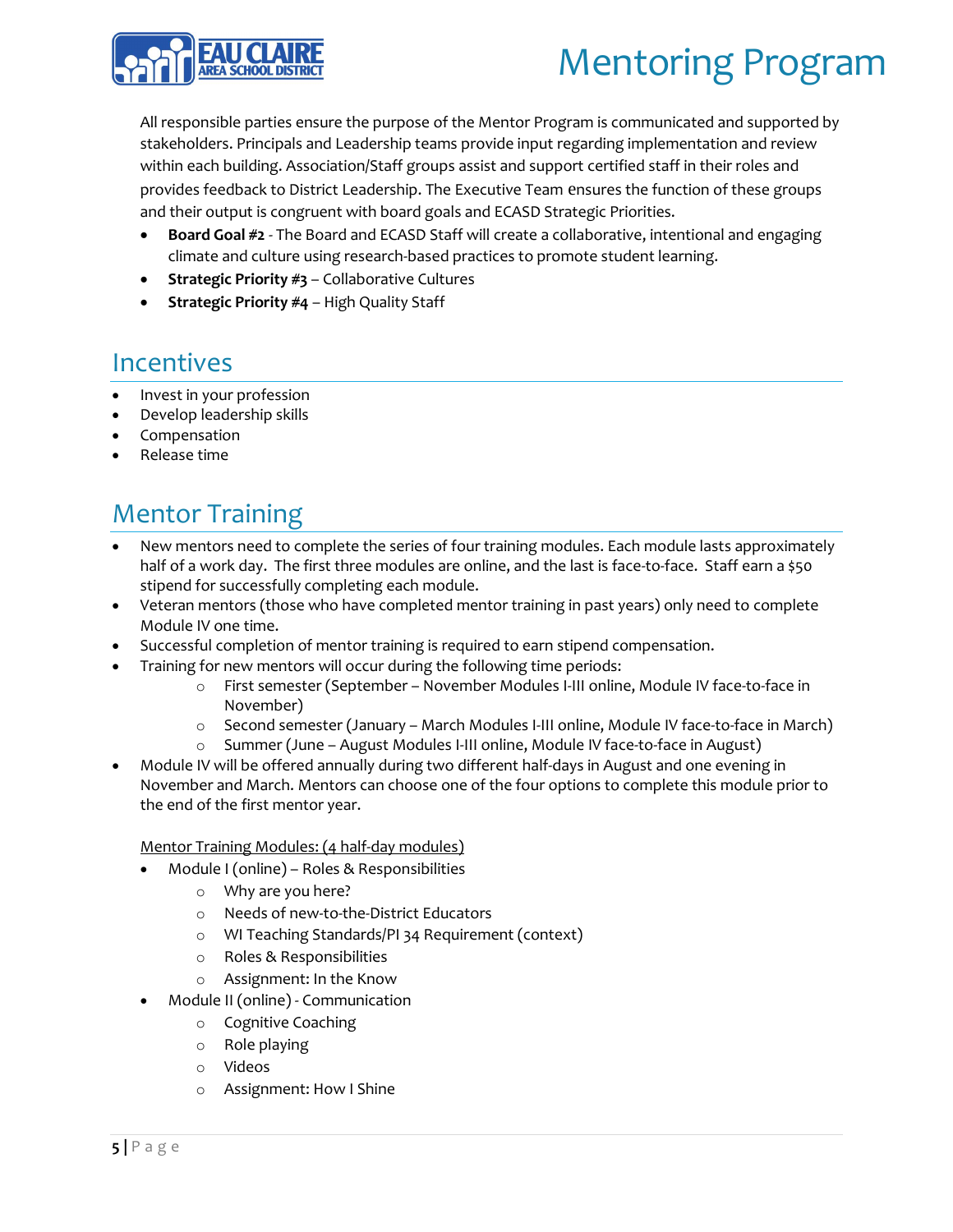

- Module III (online)
	- o PDP Goal Writing
	- o EE relationship with PDP
	- o Assignment: TBD
- Module IV (face-to-face) includes all (veteran mentors refreshing their training) ECASD Mentor Program (expectations, contracts, introduction to handbooks, reporting, accountability)
	- o Role plays including new and veteran mentors
	- o Outline ECASD Mentor Program

## **Observations**

- *Observations by either party, mentor or mentee, are private and growth-centered.*
- *These are held in confidence and are not for the purposes of evaluation.*

## Mentor/Mentee Time Commitment

- *A full day for the mentor and mentee to collaborate each month*
- *Options each month for collaboration: Day can be sub/release for a full day, 2 half-days, or 8 hours beyond contract time (\$100 stipend)*
- *Option to use duty time (playground, hallway, bus and breakfast)*
- *Option to use team time at the middle school*

## Scope

- Academic Service Coordinators visit buildings to support the mentor/mentee pairs
- Month-by-month expectations (accountability) for the district level and building level

New mentees and mentors would meet at least a half day during New Teacher Orientation to work on the following:

### **Year 1 (Focus on reflection, enhancing professional growth, and student learning)**

- Prior to the start of the school year
	- o Familiarize new educators with district and building goals/mission/demographics of student population/strategic priorities, etc.
	- o Review important handbooks/curriculum guides/district initiatives
		- Employee Handbook
		- **School Staff Handbook**
		- $F_{\text{t}}$
	- o Offer information about community/school board
	- o Answer immediate how-to questions
	- $\circ$  Only additional/complementary help to already established successful components of new educator support
	- o Share information on Professional Development (PD) Wednesdays
	- o Share information on PD/IP (instructional planning) Days
	- o Culture of the neighborhood that feeds the school
	- o Plan next meeting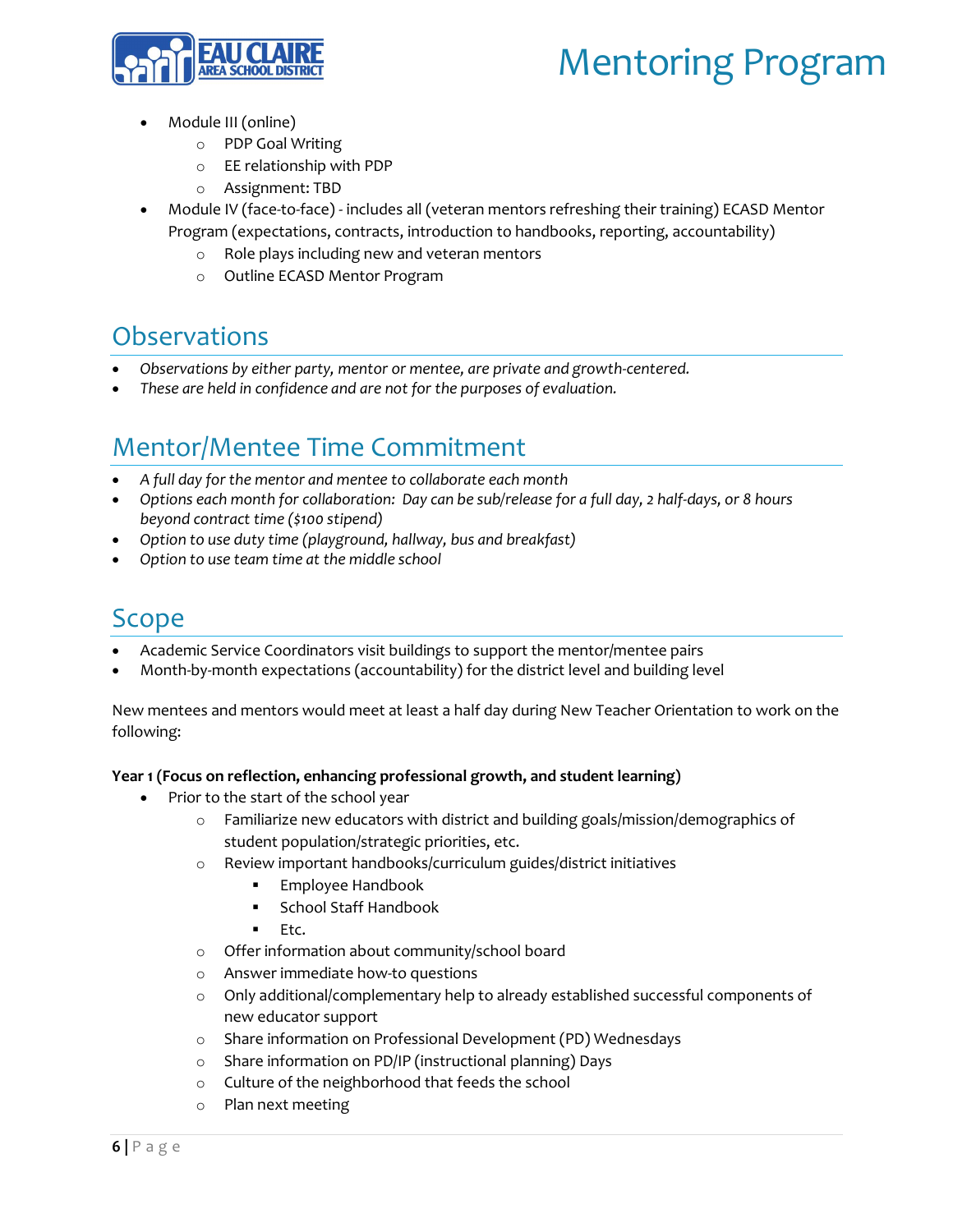

### **Suggested Discussion Topics**

- September (more than one meeting may be needed this month to accommodate the needs of the new educator)
	- o Setting up classroom routines
	- o Classroom management discussions
	- o Parent-teacher communication
		- **Contacts**
		- Conferences
		- How is Skyward reporting your grading intentions?
		- **When do you load your grades into Skyward?**
		- Classroom Expectations/Syllabi/Parent Letter
		- You and the parent are on the same side... the approaches may differ
	- o Committee membership opportunities
	- $\circ$  Begin an online shared document of questions and answers (listserv)... this could ultimately be used for improving the program (finds gaps & overlaps)
	- o Define roles of building personnel (instructional coach, literacy coach, lead teacher, etc.)
	- o Emergency scenarios
		- $\blacksquare$  Fire drills
		- **Tornado drills**
		- Intruder alert (evacuation)
	- o Assessment methods… backwards planning
	- o Follow up on electronic gradebook and all of its features
	- o Working with students with special needs/EL/GT/IEPs
	- $\circ$  Familiarize new educator with chain of command... who to go to and when for what (school district hierarchy)
	- o Establish a substitute teacher file folder/binder
	- o Establish an emergency substitute file folder
	- o What went well?
	- o What would you change?
		- What does it look and sound like?
	- o Plan next meeting
- October
	- o Set first observation goals between mentor and mentee for a pop-in
	- o Parent-teacher conferences procedures and expectations
		- Role play possible conference scenarios
		- **Consider student work evidence**
		- **Anticipate parent concerns**
	- o Discuss management successes and concerns (repeat monthly)
	- o Effective Educator requirements revisited
	- o Long and short range lesson planning
	- o Report card/progress report discussion
	- o Prepare for evaluation by administrator
	- o Attend a school board meeting
	- o Committee membership opportunities
	- o Advising for school/student organizations
	- o Halloween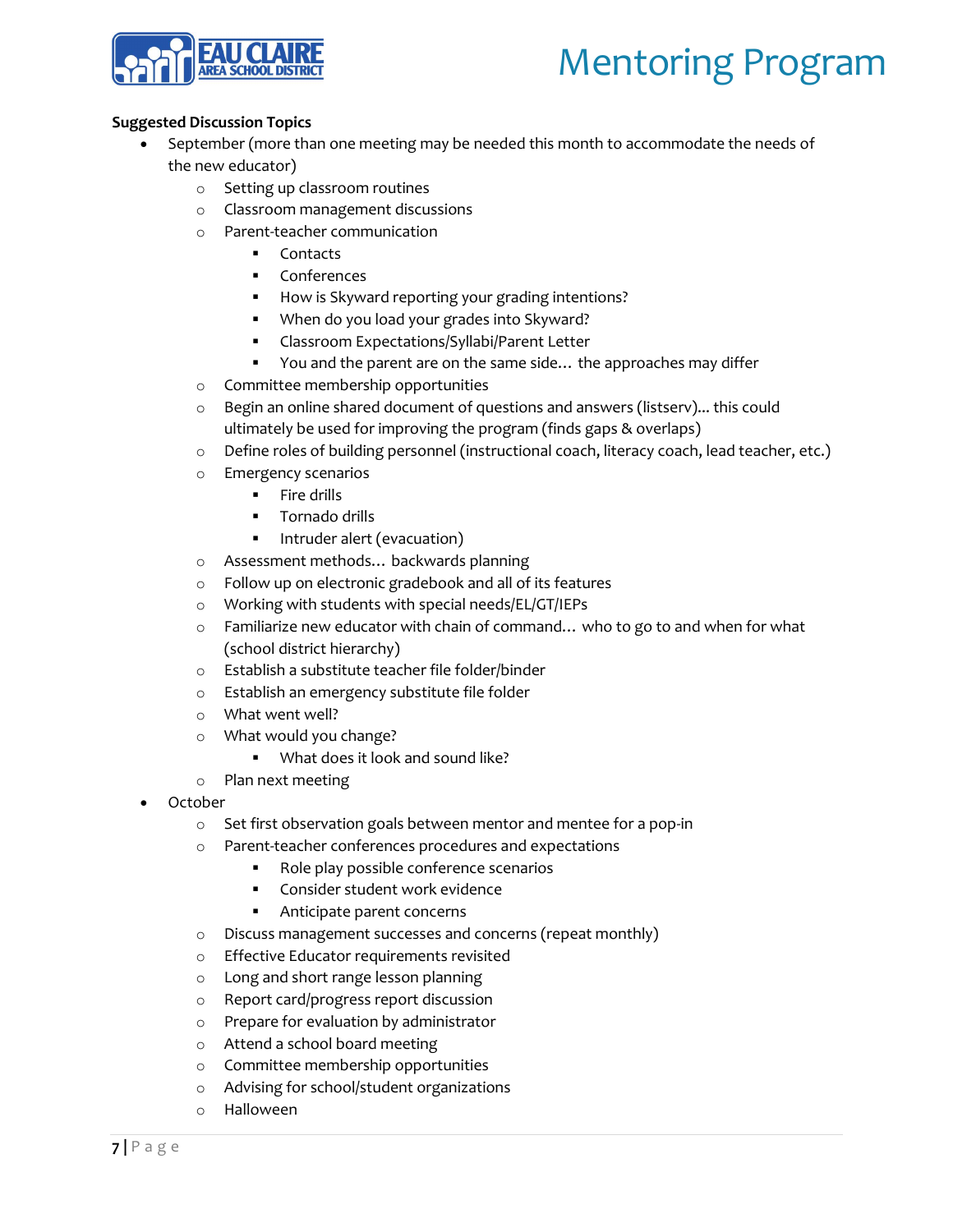

- o What went well?
- o What would you change?
	- What does it look and sound like?
- o Plan next meeting
- November
	- o EE versus PDP
	- o Report cards and end of term grading
	- o Who are the other resources in the building and their roles
	- o Share success stories
	- o Thanksgiving Week in the ECASD
	- o What went well?
	- o What would you change?
		- What does it look and sound like?
	- o Plan next meeting
- December
	- o Student absences
	- o Holiday celebrations
	- o Winter break
	- o Discuss new teaching strategies (new teacher and mentor bring something to the table to try in their classroom)
	- o What went well?
	- o What would you change?
		- What does it look and sound like?
	- o Plan next meeting
- January
	- o Review and interpret student data (elementary)
	- o Student interventions
	- o District assessments
	- o State and national testing
	- o Review summer school opportunities including proposing enrichment classes for all levels
	- o End of secondary semester
	- o Workday (secondary)
	- o PD/IP Day
	- o What went well?
	- o What would you change?
		- What does it look and sound like?
	- o Plan next meeting
- February
	- o Review and interpret student data (secondary)
	- o Share strategies for keeping momentum and interest for the duration of the year for both students and teachers
	- o Revisit successes
	- o Behavior strategies
	- o What went well?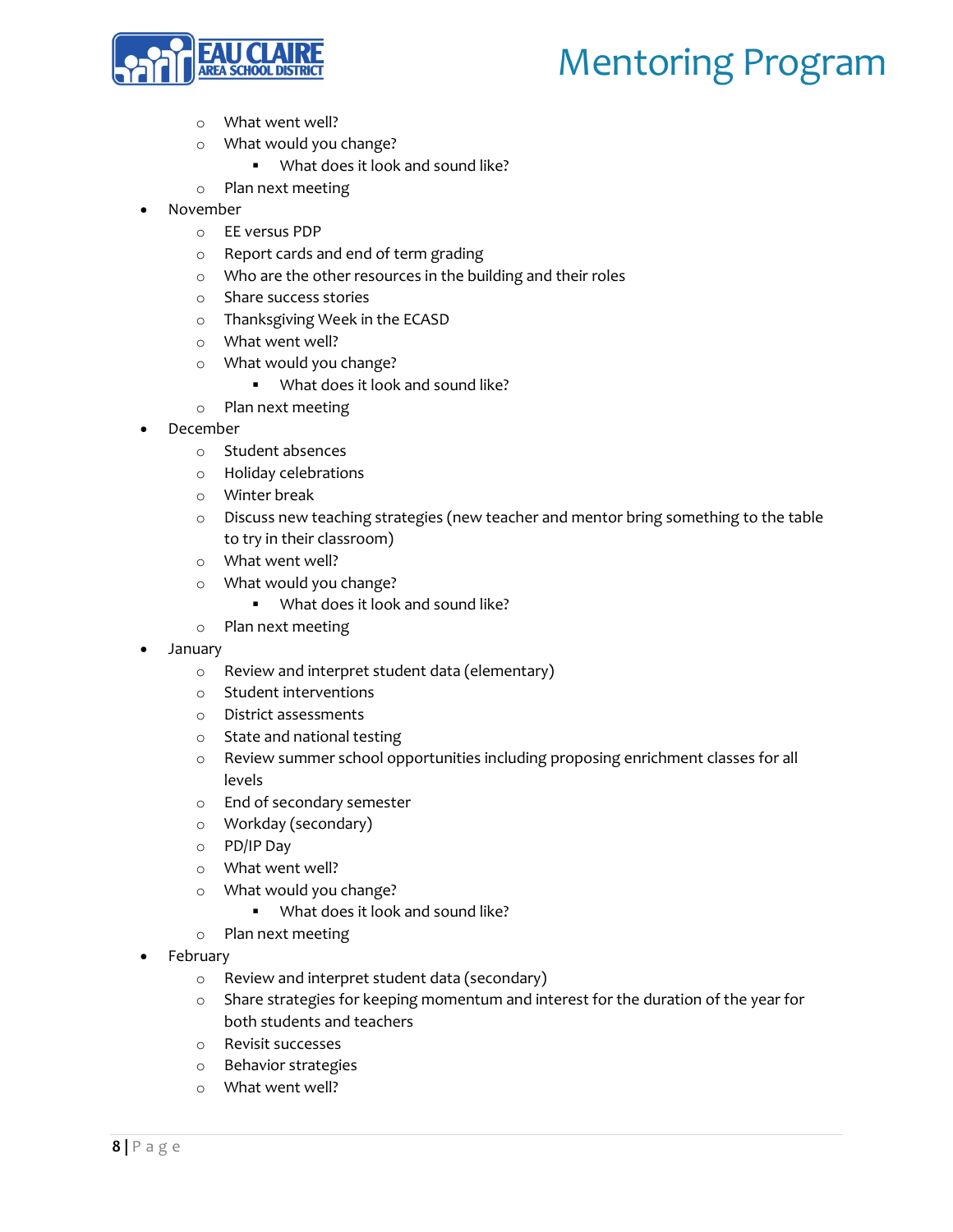

- o What would you change?
	- What does it look and sound like?
- o Plan next meeting
- March
	- o Spring Break
	- o Time for self
	- o What went well?
	- o What would you change?
		- What does it look and sound like?
	- o Plan next meeting
- April
	- o Look ahead to the end of the school year
	- o Review policies and procedures for contracts and additional increments
	- o Professional goal setting
	- o PDP goal setting
	- o What went well?
	- o What would you change?
		- What does it look and sound like?
	- o Plan next meeting
- May
	- o Review student data
	- o Review plans for end-of-year student activities
	- o Did you meet your SLO?
	- o Adjustments for next year based on collected data
		- Behavior
		- **Instructional strategies**
	- o Wrapping up the school year
	- o What went well?
	- o What would you change?
		- What does it look and sound like?
	- o Plan next meeting
- June
	- o Final grading reports
	- o Provide feedback on mentor program
	- o Successes
	- o Areas for improvement
	- o Looking ahead to next year
	- o What went well?
	- o What would you change?
		- What does it look and sound like?
	- o Celebratory dinner
	- o What are your summer plans?
	- o Plan next meeting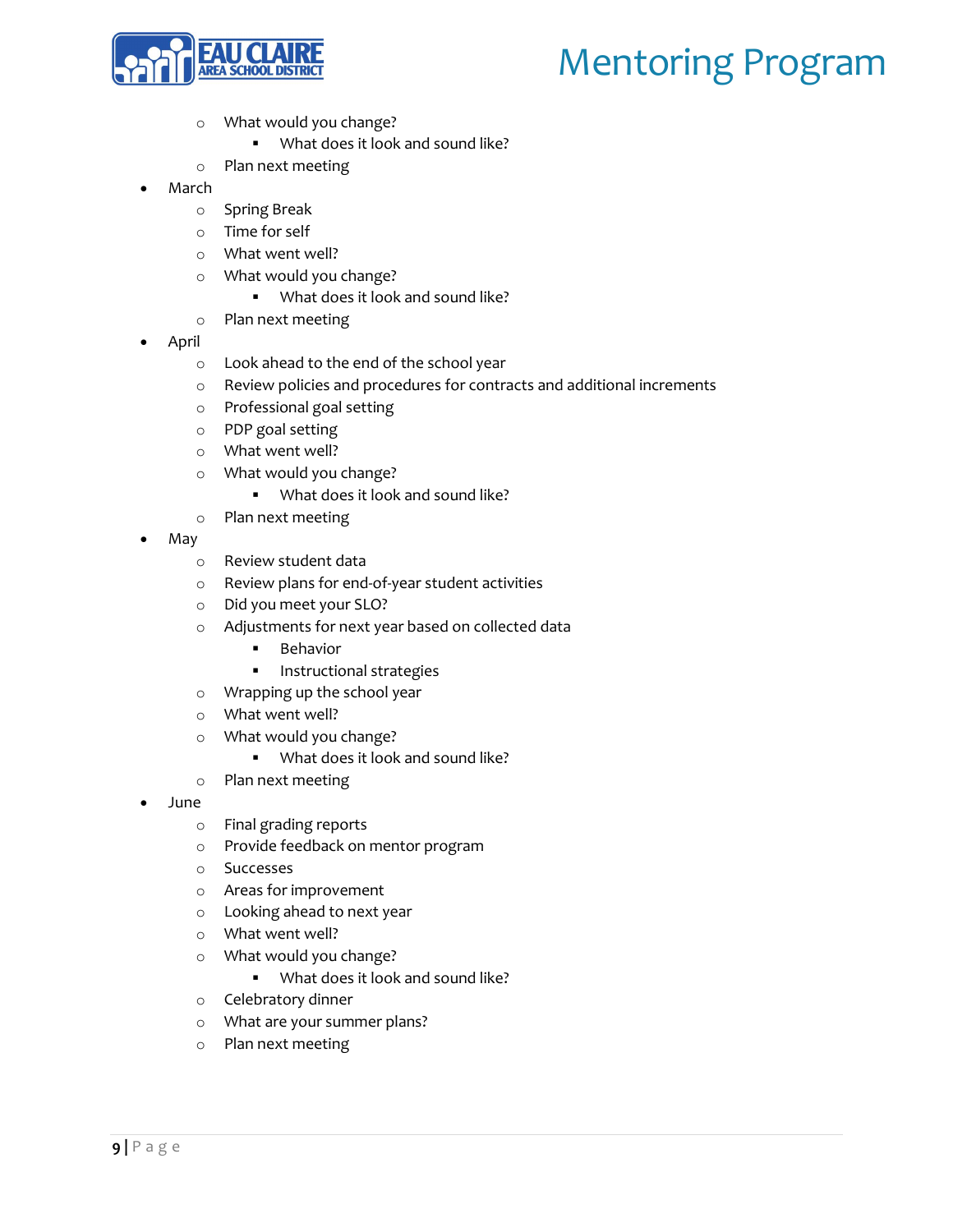

### **Year 2 (Focus is on strengthening teaching skills, cultural proficiency – sensitivity to and knowledgeable of diversity of students and their families, impact on student learning, reflection on professional growth)**

### **Suggested Discussion Topics**

- August
	- o Discuss satisfaction with procedures for classroom routines
	- o Setting up classroom to optimize learning
	- o Review students' I.E.Ps, medical records, and cumulative folders; implications for educator and student learning
	- o Review progress of PDP and help with finding team members
	- o Plan next meeting
- September
	- o Discuss personal time/down time
	- o Discuss involvement on committees
	- o Discuss curriculum plans for first month
	- o Discuss knowledge of diversity of students and families
	- o Plan next meeting
- October
	- o Review a few pieces of student work together patterns? Implications?
	- o Exchange an article from professional journal about working with diverse students and discuss
	- $\circ$  Discuss current assessments and additional assessments you may need for your students
	- o Plan next meeting
- November
	- $\circ$  Discuss membership in a professional organization and subscription to professional journal
	- o Discuss instructional issues that are most difficult
	- o Discuss any health and wellness supports offered in school/district
	- o Plan next meeting
- December
	- o Discuss communication with parents
	- o Discuss list of priorities and see if meeting priorities
	- o Discuss plans for R & R during holiday break
	- o Check that PDP goal/plan has been approved and is being implemented
	- o Plan next meeting
- January
	- o Discuss long-range plans for second semester
	- o What has new educator learned? What does new educator hope to change?
	- o Discuss high points of first half of school year
	- o Plan next meeting
- February
	- o Discuss collaboration with educators in other schools/districts
	- o Discuss biggest issue facing new educators
	- o Discuss problems encountered by new educators and possible solutions
	- o Plan next meeting